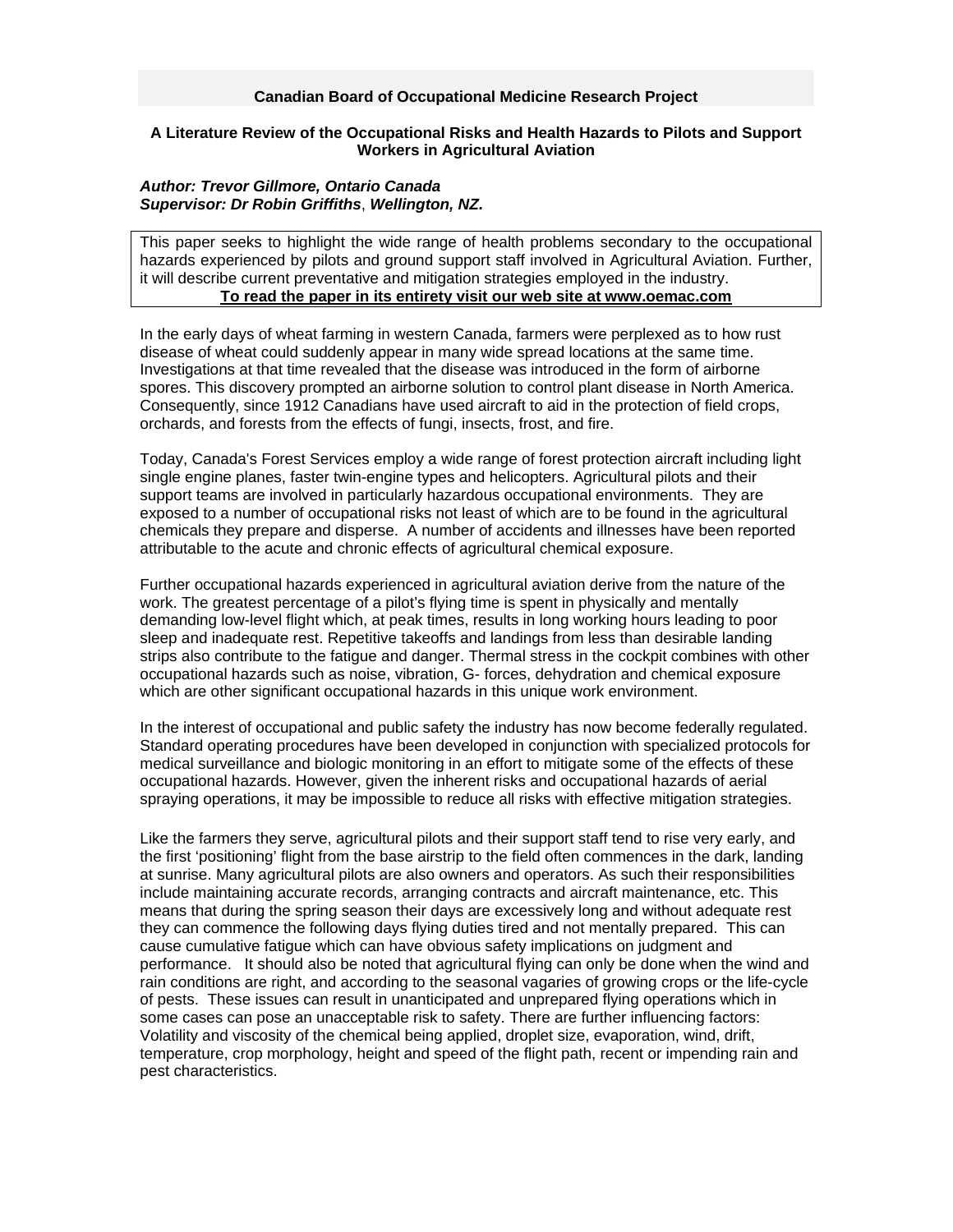**Gravity-induced Loss of Consciousness (GLOC):** Pilots engaged in agricultural aviation will invariably experience the physiological effects resulting from the forces placed on them through the nature of the flight profiles their work demands. **Grayout -** As the term implies, graying of vision is caused by diminished flow of blood to the eyes. Although there is no associated physical impairment, this condition should serve as a warning of a significantly increasing impairment due to decreasing blood flow to the head. **Blackout -** In this condition, vision is completely lost. Blackout results when the oxygen supply to the light-sensitive retinal cells is severely reduced. Yet, contrary to other common usages of the term, consciousness is maintained. In blackout, some mental activity and muscle function remains, thus the occurrence of blackout warns of seriously reduced blood flow to the head and potential loss of consciousness. **Loss of Consciousness -** When the blood flow through the brain is reduced to a certain level, the pilot will lose consciousness. This condition is usually accompanied by tonicclonic movements. These movements can cause the aircraft to enter flight configurations from which recovery may not be possible, even if consciousness is regained. In centrifuge studies, many pilots lost (and regained) consciousness without realizing they had done so.

Any factor that reduces the overall efficiency of the circulatory system will degrade the body's ability to tolerate gravitational forces. The following factors should be considered by the agricultural pilot: drugs and alcohol, intercurrent infection, hydration, physical fitness, blood glucose concentration and temperature:

**Accident Prevention Strategies:** Agricultural aviation is repetitive work requiring a number of takeoffs and landings. In conjunction the nature of this repetitive work, time-dependent tasks, variable weather conditions, and fatigue increase rates of error. Standard operating procedures must be employed and adhered to. All checklists must be completed in a repetitive and systematic manner. Regular fuel checks must be performed as part of normal operating procedures. Running out of fuel in certain phases of flight could have dire consequences. It is essential that companies involved in agricultural aviation develop programs to assess risks and institute safety measures. Pilots and ground crew should be provided with ongoing training. It is important that single pilot operations be required to participate in this type of training. They are a high-risk group and must be encouraged to maintain constant vigilance regarding safety and risks. A number of easily accessible online assessment tools and resources are currently available to assist in this way. The FAA promotes self-administered training aids and checklists to assess and reduce risk. There are also a number of organizations that contribute to research and educational programs focused on enhancing the efficacy and safety of aerial application (e.g. National Agricultural Aviation Association).

**Noise:** Noise and vibration are physical hazards and as such affect more than a single target end organ system. Both can adversely affect health and performance. Aside from these physical effects, the aviation context requires effective communication which can also be impaired by a noisy environment. Research has traditionally focused on large jet or military aircraft. There have also been a number of studies completed on the effects of noise on people living near large urban airports. Occupational noise can be a hazard in many ways. It is known that noise damages the ear but it can also adversely influence a number of other bodily functions. This added influence is important as most occupational noise standards and recommendations are more concerned with permanent damage to the ear. Standards have traditionally not addressed the deleterious effects noise has on other vital body functions. **Psychological Effects:** Industrial hygiene practices have recognized the non-auditory effects of long-term exposure to noise for some time. Annoyance, distraction, fatigue, stress, sleep disturbance, cognitive and sensorimotor performance decrements and increased workload have all been reported. Again the practical importance of these issues on performance and flight safety is well recognized. As in any hearing conservative program the basic principles should include modifying noise production at the source, blocking its transmission path, or modifying the receiver. It is recommended that all pilots and support personnel working in agricultural aerial applications receive training and be enrolled in an effective hearing conservation program. Measures such as this will undoubtedly reduce noise induced hearing loss, for the levels of exposure to noise in agricultural aviation are sufficiently high to be considered an occupational hazard.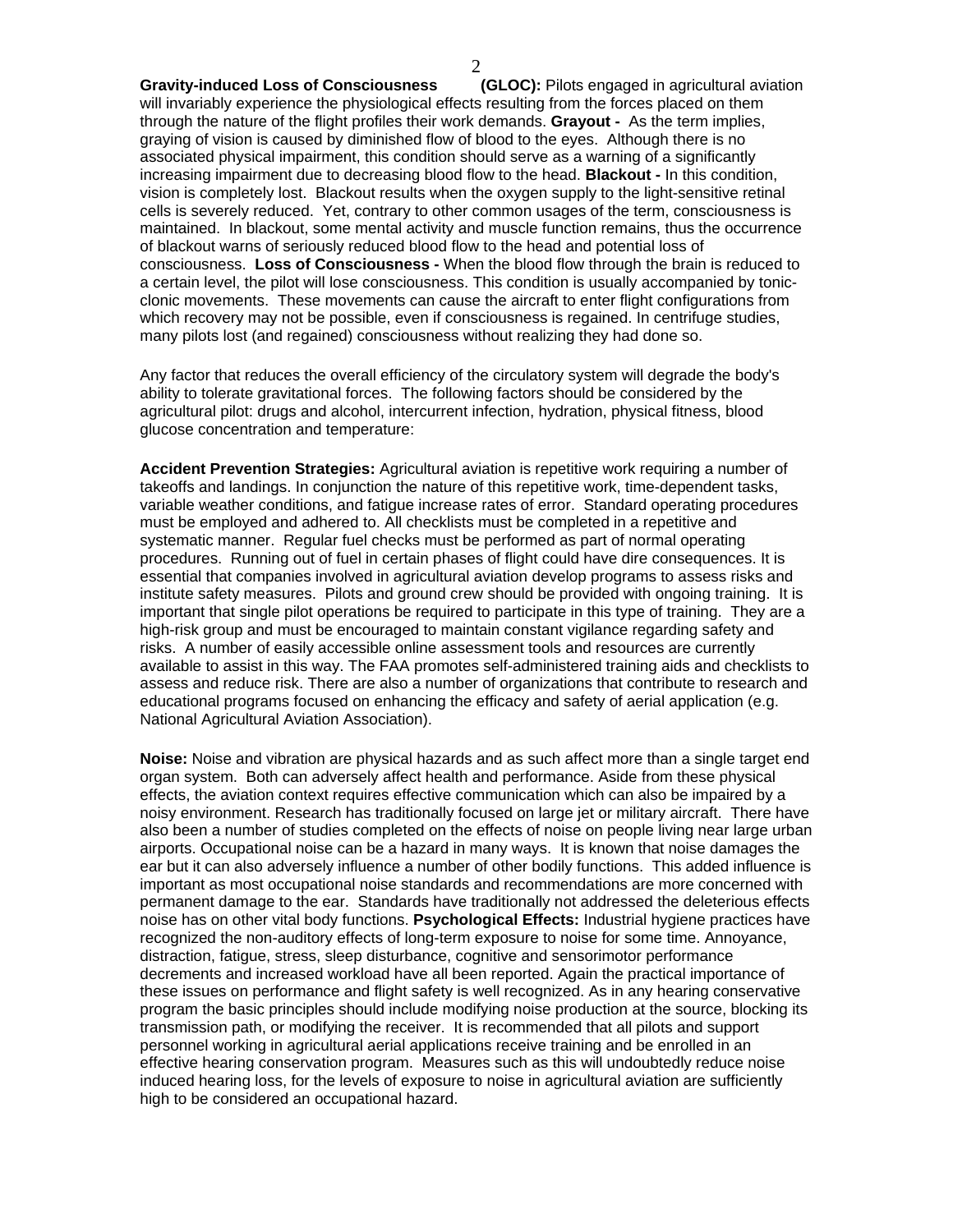**Vibration:** Vibration is defined as motion that repeatedly alternates in direction. It is a physical hazard and transmission to humans can result in a range of physical, physiological and psychological effects. Sources of vibration in agricultural aviation are generated by the propulsion systems of the aircraft and aerodynamic forces. One of the best examples of an occupational injury caused by vibration is vibration induced white finger disease (hand arm vibration syndrome). It is characterized by spasm of the digital arteries (Raynaud phenomena). Continued exposure ultimately leads to damage of peripheral nerves, vascular tissue, subcutaneous tissue, bone and in some cases can involve the joints of the hands and fingers. While it is unlikely pilots will experience this ground support staff can be at a significant risk through the use of hand tools. As with many effective mitigation strategies, vibration can be attenuated at source, by modifying its transmission pathway or by altering the dynamic properties of the body. Training and education are also important components. If the source of vibration is turbulent air than this can be avoided by alternative routing. Damping mechanisms and proper seat design also effectively attenuate vibration. Engineering controls, association controls, and regular maintenance are essential in reducing exposure and preventing its consequences.

**Thermal Stress:** The aerial application of pesticides requires the pilot to withstand the physiologic demands of high frequency, short duration flights in demanding conditions. Personnel are often exposed to high temperatures and the pilot to repeated aerobatic activities. A typical day consists of a number of short flights usually from a small uncontrolled airfield where the aircraft is frequently refilled. As aerial spraying is usually done during the summer, high temperatures are experienced leading to the problems associated with thermal stress. Also the aircraft will be operated in an envelope (on the ground and in low flight) where cooling systems operate suboptimally. The psychological and physiologic demands imposed on the pilot experiencing thermal stress have the ability to induce fatigue and seriously impair performance .Crew members should be fully conversant with local operating requirements, duty periods, and regulations in the jurisdiction they are working in.

**Thermoregulatory Physiology:** Failure of the thermoregulatory system to adjust appropriately to variations in environmental conditions can be related to the following: Exposure to such an extreme environmental condition that the thermoregulatory system is unable to adequately cope; Endogenous heat production overcomes the thermoregulatory system's ability to adequately dissipate heat; Normal thermoregulation is influenced by external factors such as illness, drugs or toxins.

**Physiologic response to Hyperthermia:** Maintenance of a normal body core temperature when working or exercising in a hot environment is dependent upon the body's ability to adequately redirect blood flow to the surface; the so called "vasomotor zone". As temperature further increases heat is dissipated autonomically by sweating which results in evaporative cooling. This is referred to as the "thermoregulatory zone".

**Healthy Individuals:** Many factors are thought to predispose otherwise healthy individuals to the effects of thermal stress. These include factors such as sleep deprivation, obesity, poor physical conditioning, failure to appropriately acclimatize, poor diet, aging, dehydration and illness.

**Pharmaceuticals and Alcohol:** A number of products readily available are known to render otherwise healthy individuals susceptible to the effects of heat stress. Alcohol is probably the most common and, when taken in excess, will cause dehydration and impair the body's ability to appropriately redistribute blood volume in thermoregulation. A number of widely used over-thecounter (OTC) cold medications can impair cutaneous vasodilation and increase susceptibility to heat illness. Diuretics can affect intravascular volume leading to a fluid deficit.

**Pre-Existing Medical Conditions:** A number of underlying medical conditions will interfere with the body's ability to dissipate heat appropriately. Many cardiac conditions or peripheral vascular disease ( a possible complication of diabetes) will influence thermoregulation. However advanced disease of this nature would likely prevent medical certification. Other illness like thyroid dysfunction, or self-limiting problems such as fever, viral illness, and gastrointestinal disorders may also be of significance in a hot environment.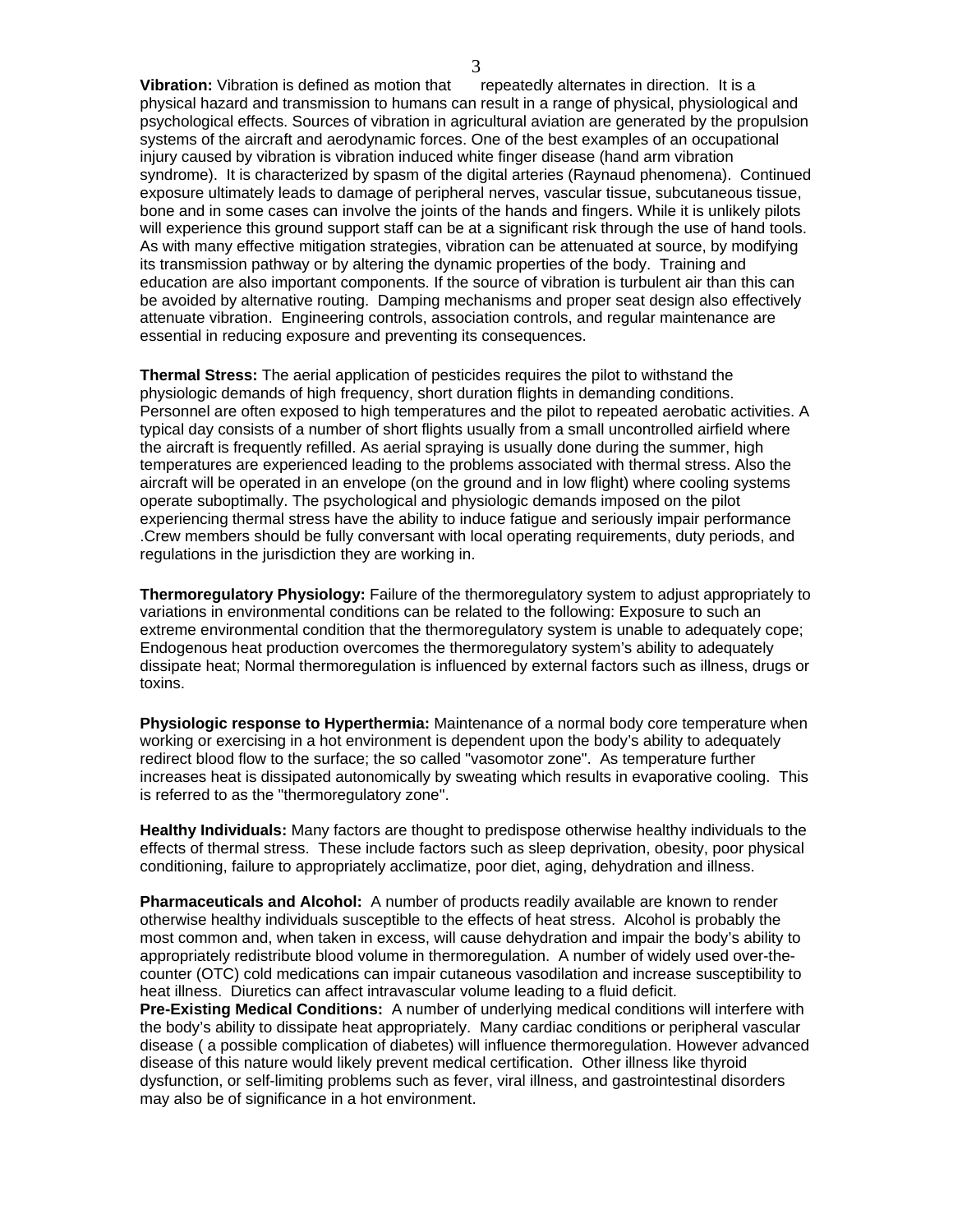**Chemical Hazards:** Aerial application of pesticides is an effective method of targeting chemical application to increase crop production. Studies have shown that agricultural pilots have a higher rate of fatality than pilots involved in other flying operations (40). As previously mentioned, an inherent risk of ground contact exists, but there is also an added risk of exposure to hazardous substances. Unplanned and uncontrolled release of hazardous substances may occur during any phase of the application process including the mixing and loading of chemicals, into the aircraft as well as servicing of the aircraft. Chemicals used for the control of insects, weeds, and plant diseases are biologically active compounds. Esters are more volatile than amines and the esters are very seldom if ever used aerially-especially in Canada. A wide variety of these chemical compounds generally known as 'pesticides' are available, and a clear understanding of the distinctions between them is essential to proper risk management.

**Principles of Prevention:** There are a number of mitigation strategies that can be employed to protect the agricultural pilot and support staff. These include:legislation,product registration, welldeveloped safe working practices to protect the operator, the loader, and the public, health education and safety training, limitations on, or prohibition of, the use of very toxic chemicals, Minimum chemical handling and exposure by using premixed packs and secure packaging, clear labeling and loading instructions, protection of the operator.

**Classification of pesticides:** Frequently, pesticides are defined as toxic substances and are considered hazardous materials. Most countries regulate classification criteria and group hazardous materials into categories according to their LD50 rating, persistence in the environment and degree of mobility. The following is a conventional classification system including four main categories as well as a fifth covering exempted substances. 1. Deadly poisons 2. Dangerous poisons 3. Standard poisons (poisons) 4. Harmful substances 5. Exempted substances.

**Education and training:** In Ontario, an exterminator's license is required to permit work with these substances. Such a certificate is issued upon the completion of specific educational and training requirements. This training also introduces the candidate to the various stipulations involving the use of protective clothing, washing facilities, considerations around eating, drinking, and smoking, and restrictions on employment.

**Protection of the Operator:** Operating procedures for agricultural aviation should ensure the following to safeguard against occupational exposure to toxic chemicals: 1. Prevention of chemical handling accidents 2. Correct loading methods 3. Adequate protective clothing 4. Firstaid when required 5. Prevention of Chemical Handling Accidents All personnel should train themselves in the observance of the following guidelines: Loading Methods, Adequate Protective Clothing, Medical Support for Agricultural Aviation

Agricultural aviation has inherent occupational risks that necessitate the provision of adequate medical services which should include:

- Medical supervision and surveillance on a continuing basis.
- Ongoing health education about chemical hazards, including their recognition, prevention, and treatment, is vital. Training should also cover other concerns such as the problems of drug interaction. Self-medication when handling agricultural chemicals must be avoided. Workers should also be educated on preventative health measures.
- Prearranged emergency treatment should be readily available as pesticide poisoning is an emergency medical condition. Pre-employment or pre-season physical examinations should be arranged and should include baseline cholinesterase levels on all personnel prior to exposure. Ideally, cholinesterase values should be obtained at weekly or biweekly intervals during the first month of each season. This will allow early intervention and prevention of illness.